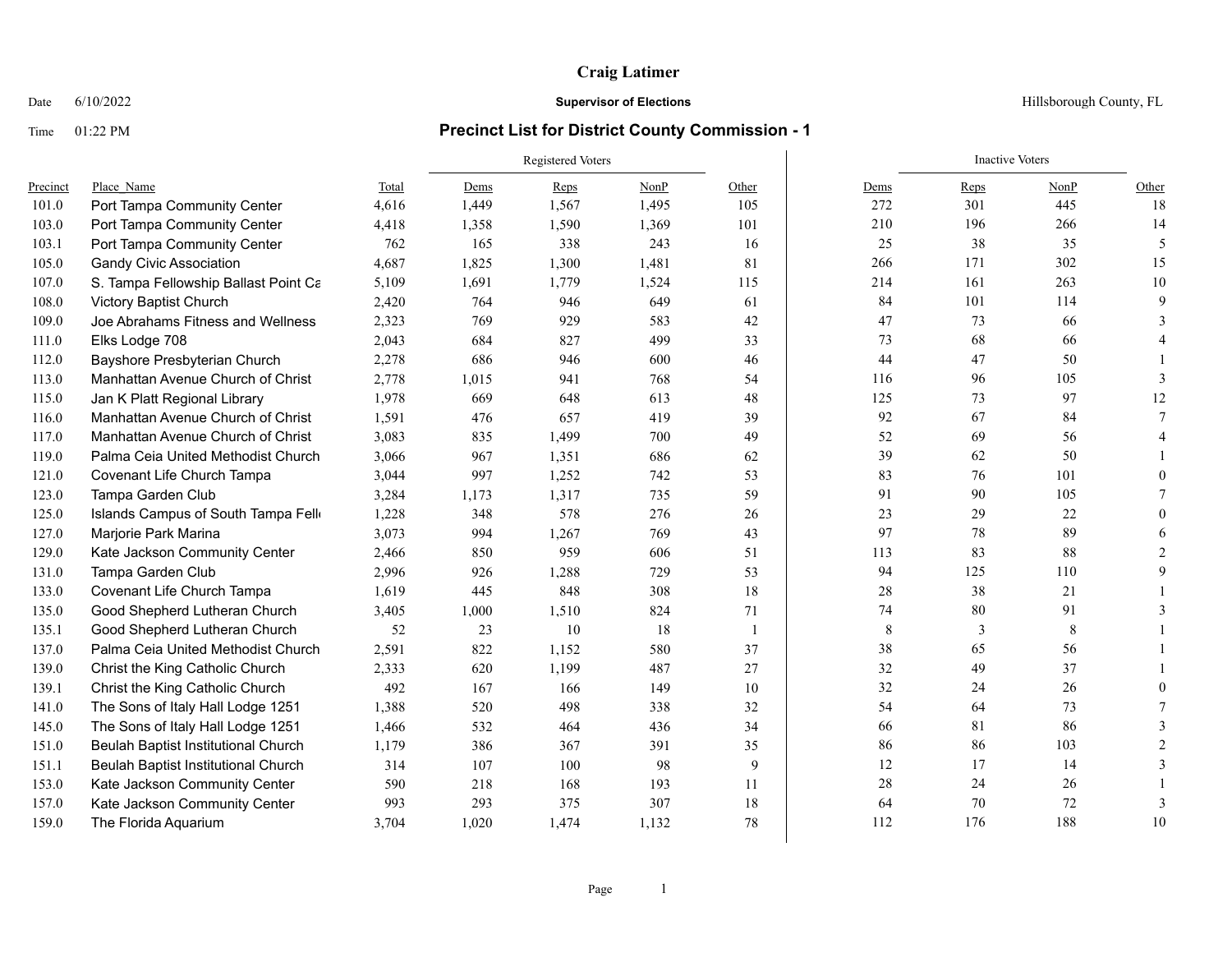### Date  $6/10/2022$  Hillsborough County, FL

|          |                                     |                  |              | Registered Voters |                | <b>Inactive Voters</b> |                |                  |                |                          |
|----------|-------------------------------------|------------------|--------------|-------------------|----------------|------------------------|----------------|------------------|----------------|--------------------------|
| Precinct | Place Name                          | Total            | Dems         | Reps              | NonP           | Other                  | Dems           | <b>Reps</b>      | NonP           | Other                    |
| 160.0    | First Baptist Church of Tampa       | 2,079            | 710          | 616               | 701            | 52                     | 137            | 104              | 162            | 11                       |
| 161.0    | The Florida Aquarium                | 2,460            | 732          | 835               | 840            | 53                     | 131            | 137              | 190            | 17                       |
| 163.0    | Vista 400                           | 835              | 407          | 189               | 220            | 19                     | 57             | 33               | 45             | $\overline{\phantom{0}}$ |
| 165.0    | First Baptist Church of Tampa       | 918              | 319          | 262               | 306            | 31                     | 333            | 202              | 537            |                          |
| 165.1    | First Baptist Church of Tampa       | 388              | 142          | 120               | 114            | 12                     | 22             | 14               | 23             |                          |
| 169.1    | Beulah Baptist Institutional Church | 911              | 382          | 206               | 307            | 16                     | 55             | 45               | 86             |                          |
| 169.2    | Beulah Baptist Institutional Church | 224              | 94           | 55                | 73             | 2                      | 14             | 5                | 11             |                          |
| 169.4    | Beulah Baptist Institutional Church | 22               | 7            | 12                | 3              | $\theta$               | $\overline{2}$ | $\mathfrak{D}$   | $\overline{2}$ |                          |
| 169.7    | Beulah Baptist Institutional Church | $\boldsymbol{0}$ | $\mathbf{0}$ | $\theta$          | $\theta$       | $\Omega$               | $\mathbf{0}$   | $\theta$         | 1              |                          |
| 175.0    | The Sons of Italy Hall Lodge 1251   | 732              | 357          | 174               | 193            | 8                      | 20             | 5                | 27             |                          |
| 175.1    | The Sons of Italy Hall Lodge 1251   | 177              | 68           | 58                | 48             | 3                      | $\mathbf{0}$   | $\mathbf{3}$     | 5              |                          |
| 175.2    | The Sons of Italy Hall Lodge 1251   |                  | $\mathbf{0}$ |                   | $\theta$       | $\theta$               | $\theta$       |                  | $\theta$       |                          |
| 176.0    | The Sons of Italy Hall Lodge 1251   | 1,624            | 671          | 465               | 461            | 27                     | 46             | 28               | 43             |                          |
| 176.1    | The Sons of Italy Hall Lodge 1251   | 331              | 137          | 97                | 93             | $\overline{4}$         | 13             | 6                | 9              |                          |
| 179.0    | West Shore Baptist Church           | 1,793            | 688          | 538               | 536            | 31                     | 67             | 41               | 70             |                          |
| 203.0    | Loretta Ingraham Community Center   | 1,990            | 871          | 461               | 610            | 48                     | 146            | 85               | 159            |                          |
| 204.0    | Loretta Ingraham Community Center   | 1,314            | 670          | 241               | 378            | 25                     | 99             | 61               | 103            |                          |
| 205.0    | David Barksdale Senior Center       | 3,425            | 1,645        | 802               | 930            | 48                     | 118            | 45               | 112            |                          |
| 205.1    | David Barksdale Senior Center       | 290              | 119          | 66                | 95             | 10                     | 38             | 9                | 43             |                          |
| 214.0    | St James House of Prayer Episcopal  | 279              | 149          | 34                | 87             | 9                      | 39             | 15               | 31             |                          |
| 214.1    | St James House of Prayer Episcopal  | 58               | 29           | 11                | 17             |                        |                | $\mathbf{0}$     | $\mathbf{1}$   |                          |
| 215.0    | St James House of Prayer Episcopal  | 69               | 36           | 16                | 15             | $\overline{2}$         |                | 3                | $\mathfrak{D}$ |                          |
| 215.1    | St James House of Prayer Episcopal  | 31               | 18           | $\overline{2}$    | 10             |                        |                | $\Omega$         | 0              |                          |
| 216.0    | David Barksdale Senior Center       | 27               | 17           | $\overline{A}$    | 5              | $\mathbf{1}$           |                |                  |                |                          |
| 217.0    | Seminole Heights Library            | 2,683            | 1,312        | 646               | 682            | 43                     | 121            | 47               | 87             |                          |
| 218.0    | David Barksdale Senior Center       | 783              | 358          | 201               | 208            | 16                     | 46             | 8                | 44             |                          |
| 219.0    | Cordelia B. Hunt Community Center   | 2,854            | 1,260        | 737               | 799            | 58                     | 136            | 43               | 110            |                          |
| 219.1    | Cordelia B. Hunt Community Center   | 33               | 14           | 13                | 6              | $\mathbf{0}$           | 3              | $\boldsymbol{0}$ | 3              |                          |
| 221.0    | Cordelia B Hunt Community Center    | 589              | 219          | 148               | 208            | 14                     | 111            | 39               | 125            |                          |
| 221.1    | Cordelia B Hunt Community Center    | 74               | 39           | 18                | 17             | $\theta$               | 3              | $\mathbf{1}$     | $\overline{4}$ |                          |
| 221.2    | Cordelia B Hunt Community Center    | $\overline{2}$   | $\mathbf{0}$ | $\overline{1}$    | $\overline{1}$ | $\theta$               |                | $\overline{0}$   | $\mathbf{0}$   |                          |
| 223.0    | <b>Revealing Truth Ministries</b>   | 2,754            | 1,225        | 563               | 927            | 39                     | 227            | 52               | 226            |                          |
| 223.1    | <b>Revealing Truth Ministries</b>   | 12               | 8            | $\overline{2}$    | 2              | $\theta$               | $\theta$       |                  | $\Omega$       | $\theta$                 |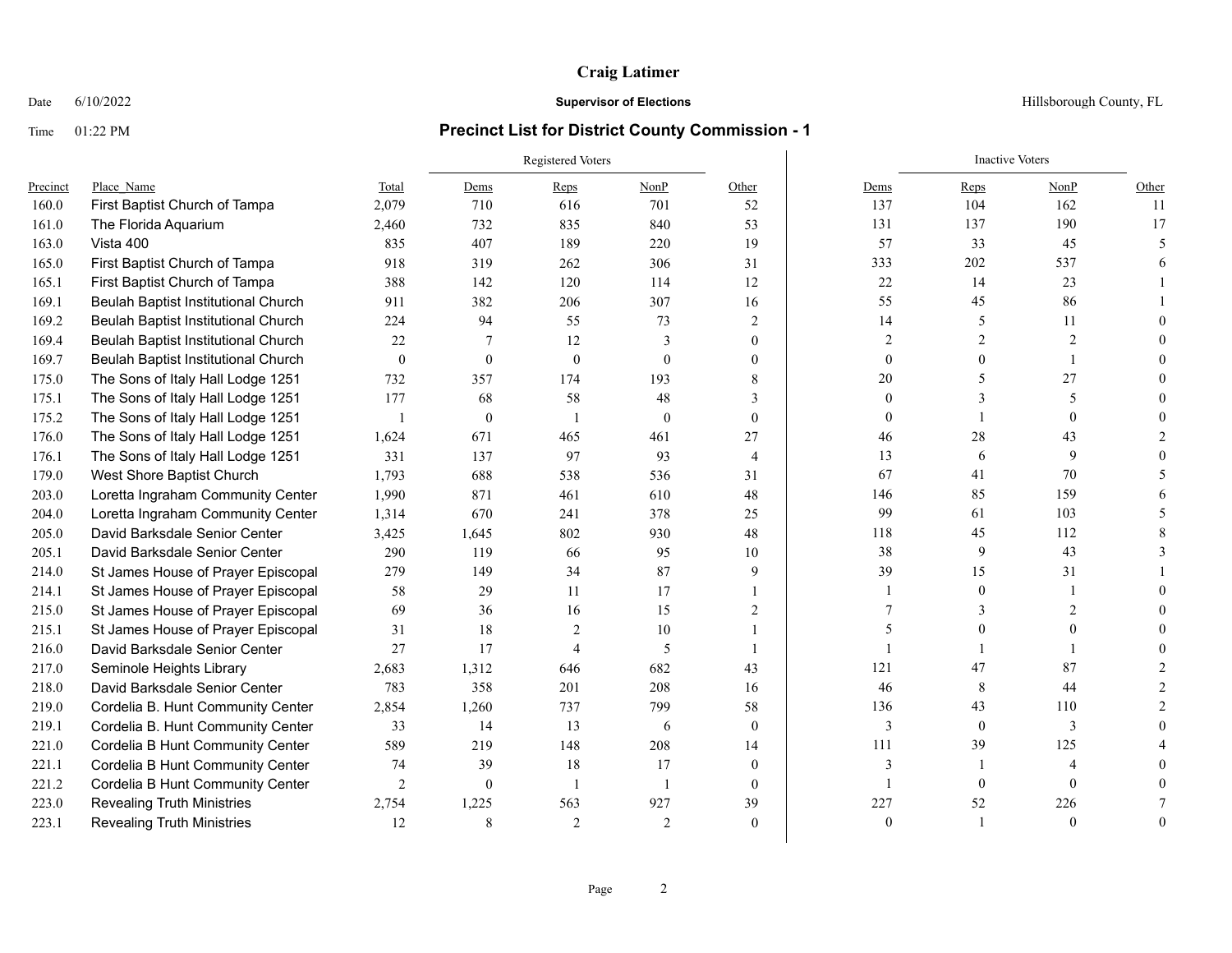### Date  $6/10/2022$  Hillsborough County, FL

|          |                                      |              |              | Registered Voters |          |                | <b>Inactive Voters</b> |                |                |                |  |
|----------|--------------------------------------|--------------|--------------|-------------------|----------|----------------|------------------------|----------------|----------------|----------------|--|
| Precinct | Place Name                           | Total        | Dems         | Reps              | NonP     | Other          | Dems                   | Reps           | NonP           | Other          |  |
| 225.0    | West Shore Baptist Church            | 1,405        | 357          | 496               | 493      | 59             | 64                     | 85             | 146            | 8              |  |
| 227.0    | <b>Wellswood Civic Center</b>        | 2,747        | 1,287        | 746               | 664      | 50             | 139                    | 41             | 109            | 5              |  |
| 231.0    | A.W. Windhorst Lodge 185 F. & A.M.   | 2,145        | 1,101        | 460               | 543      | 41             | 118                    | 45             | 92             | 8              |  |
| 232.0    | A.W. Windhorst Lodge 185 F. & A.M.   | 898          | 476          | 171               | 235      | 16             | 53                     | 25             | 34             |                |  |
| 233.0    | American Legion Post 111             | 977          | 441          | 225               | 285      | 26             | 60                     | 16             | 35             |                |  |
| 233.1    | American Legion Post 111             | 261          | 144          | 37                | 76       | 4              | 21                     | 8              | 13             |                |  |
| 234.0    | American Legion Post 111             | 1,171        | 628          | 207               | 318      | 18             | 71                     | 18             | 45             |                |  |
| 237.0    | Seminole Heights Garden Center       | 1,604        | 770          | 397               | 395      | 42             | 84                     | 28             | 58             |                |  |
| 238.0    | Seminole Heights Garden Center       | 796          | 412          | 174               | 193      | 17             | 38                     | 11             | 33             |                |  |
| 239.0    | St Chad's Episcopal Church           | 2,545        | 1,077        | 660               | 766      | 42             | 109                    | 37             | 75             |                |  |
| 240.0    | American Legion Post 111             | 3,248        | 1,424        | 803               | 966      | 55             | 140                    | 68             | 120            |                |  |
| 241.0    | J L Young Apartments                 | 328          | 218          | 52                | 57       | $\overline{1}$ | 24                     | $\overline{4}$ | $\overline{2}$ |                |  |
| 243.0    | <b>Forest Hills Community Center</b> | 2,911        | 1,311        | 556               | 1,001    | 43             | 268                    | 70             | 250            |                |  |
| 245.0    | Forest Hills Presbyterian Church     | 1,965        | 851          | 492               | 593      | 29             | 89                     | 48             | 76             | 3              |  |
| 247.0    | Bethanie French Seventh Day Adven    | 802          | 406          | 119               | 271      | 6              | 83                     | 18             | 49             | $\mathfrak{D}$ |  |
| 249.0    | Iglesia De Cristo Misionera          | 2,736        | 1,033        | 877               | 784      | 42             | 81                     | 61             | 81             |                |  |
| 301.0    | <b>Concord Baptist Church</b>        | 931          | 431          | 187               | 301      | 12             | 68                     | 26             | 57             |                |  |
| 301.1    | <b>Concord Baptist Church</b>        | 2            | $\theta$     |                   |          | $\overline{0}$ | $\mathbf{0}$           | $\mathbf{0}$   | $\overline{2}$ |                |  |
| 301.2    | <b>Concord Baptist Church</b>        | $\mathbf{0}$ | $\mathbf{0}$ | $\mathbf{0}$      | $\theta$ | $\mathbf{0}$   | $\theta$               | $\theta$       | $\mathbf{0}$   |                |  |
| 307.1    | <b>Grant Park</b>                    | 13           | 7            | $\overline{2}$    | 3        |                | $\overline{2}$         |                | 3              |                |  |
| 318.0    | A.W. Windhorst Lodge 185 F. & A.M.   | 725          | 407          | 129               | 182      | $\overline{7}$ | 43                     | 9              | 30             |                |  |
| 319.1    | Seminole Heights Library             | 362          | 180          | 54                | 116      | 12             | 16                     | 7              | 19             |                |  |
| 319.2    | Seminole Heights Library             | 60           | 38           | 9                 | -11      | 2              | $\overline{4}$         | $\overline{2}$ | -1             |                |  |
| 333.0    | Seminole Heights Garden Center       | 1,269        | 662          | 257               | 325      | 25             | 149                    | 45             | 113            |                |  |
| 335.0    | Oaks At Riverview Community Cente    | 1,323        | 719          | 232               | 341      | 31             | 78                     | 18             | 41             |                |  |
| 401.0    | Wesley Memorial United Methodist C   | 1,727        | 531          | 675               | 481      | 40             | 43                     | 42             | 37             | $\Omega$       |  |
| 401.1    | Wesley Memorial United Methodist C   | 1,629        | 519          | 500               | 567      | 43             | 94                     | 56             | 98             |                |  |
| 403.0    | <b>Calvary Community Church</b>      | 3,022        | 1.244        | 710               | 1,008    | 60             | 153                    | 60             | 158            |                |  |
| 404.0    | Wesley Memorial United Methodist C   | 1,229        | 322          | 526               | 359      | 22             | 43                     | 37             | 73             |                |  |
| 405.0    | <b>Calvary Community Church</b>      | 1,764        | 733          | 371               | 606      | 54             | 193                    | 80             | 186            | 10             |  |
| 407.0    | Town N Country Park                  | 3,029        | 1,200        | 750               | 1,050    | 29             | 126                    | 35             | 116            |                |  |
| 410.0    | Bay West Club                        | 1,947        | 784          | 445               | 685      | 33             | 137                    | 52             | 133            |                |  |
| 411.0    | Town N Country Regional Library      | 2,741        | 1,103        | 702               | 906      | 30             | 124                    | 53             | 130            | $\overline{4}$ |  |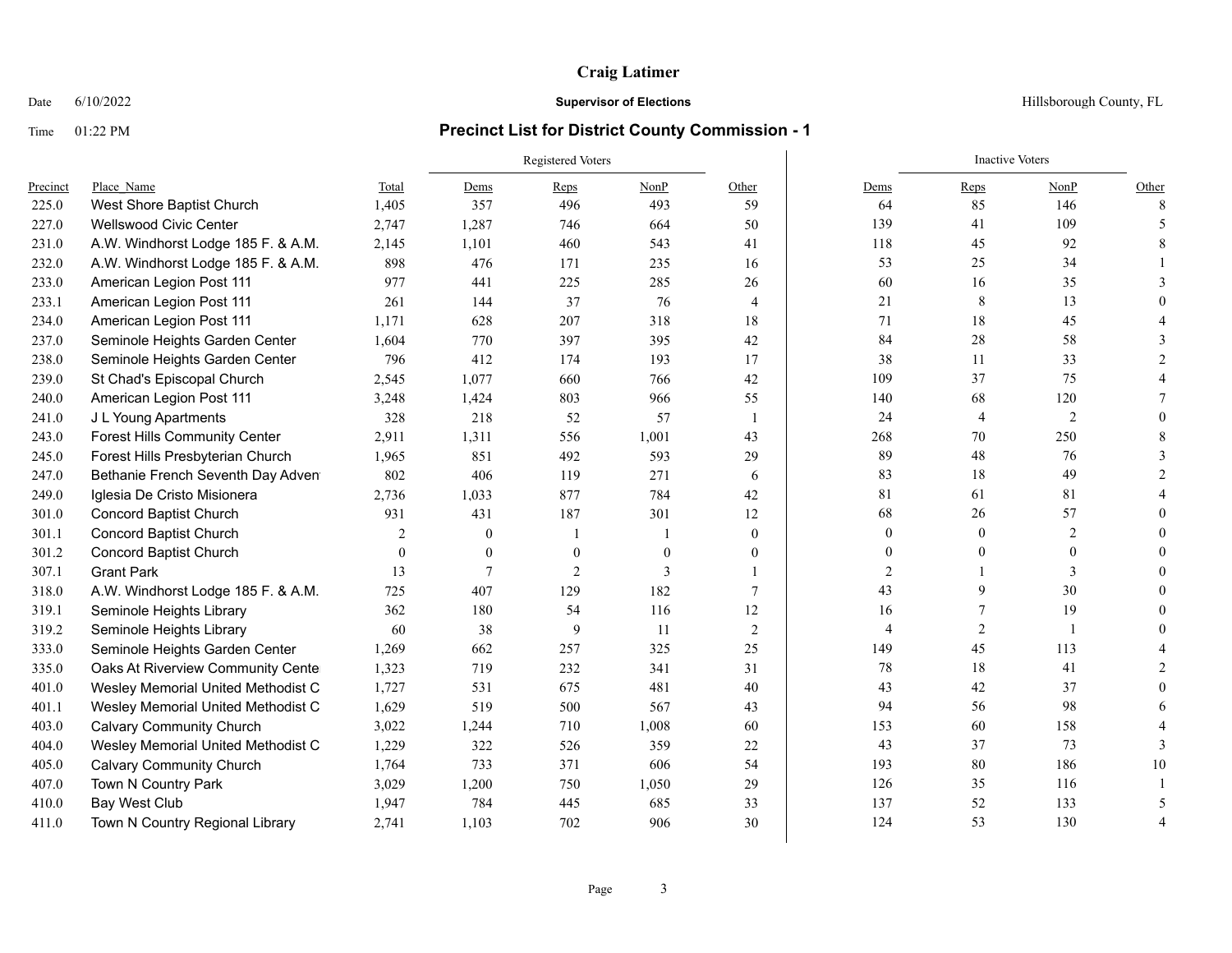## Date  $6/10/2022$  Hillsborough County, FL

|          |                                      |       | Registered Voters |       |       |                |                | <b>Inactive Voters</b> |                |                |  |
|----------|--------------------------------------|-------|-------------------|-------|-------|----------------|----------------|------------------------|----------------|----------------|--|
| Precinct | Place Name                           | Total | Dems              | Reps  | NonP  | Other          | Dems           | Reps                   | NonP           | Other          |  |
| 412.0    | Tampa Korean Seventh Day Adventis    | 2,806 | 937               | 914   | 887   | 68             | 160            | 90                     | 197            | 5              |  |
| 412.1    | Tampa Korean Seventh Day Adventis    | 392   | 77                | 195   | 116   | 4              | 8              |                        | 8              | $\Omega$       |  |
| 412.2    | Tampa Korean Seventh Day Adventis    | 169   | 32                | 78    | 58    | $\mathbf{1}$   | 4              | $\overline{2}$         | 6              |                |  |
| 413.0    | Bay West Club                        | 762   | 300               | 184   | 265   | 13             | 44             | 23                     | 64             |                |  |
| 413.1    | Bay West Club                        | 644   | 226               | 221   | 191   | 6              | 14             | 11                     | 17             |                |  |
| 414.0    | Cuban Civic Club                     | 3,935 | 1,706             | 783   | 1,398 | 48             | 196            | 54                     | 189            |                |  |
| 415.0    | Peace Baptist Church of Town and Co  | 3,296 | 1,293             | 920   | 1,047 | 36             | 114            | 69                     | 114            |                |  |
| 421.0    | St. Joseph Vietnamese Catholic Chur  | 1,958 | 793               | 534   | 606   | 25             | 35             | 37                     | 37             |                |  |
| 421.1    | St. Joseph Vietnamese Catholic Chur  | 691   | 288               | 159   | 228   | 16             | 29             | 14                     | 38             |                |  |
| 422.0    | St. Joseph Vietnamese Catholic Chur  | 2,529 | 1,046             | 588   | 861   | 34             | 90             | 47                     | 85             |                |  |
| 423.0    | Tampa Korean Seventh Day Adventis    | 2,720 | 1,120             | 652   | 907   | 41             | 111            | 45                     | 98             |                |  |
| 429.0    | Northwest Tampa Church Of Christ     | 3,096 | 1,235             | 784   | 1,035 | 42             | 99             | 67                     | 110            |                |  |
| 430.0    | Northwest Tampa Church Of Christ     | 1,212 | 467               | 284   | 439   | 22             | 48             | 25                     | 48             |                |  |
| 431.0    | Cuban Civic Club                     | 3,539 | 1,196             | 1,196 | 1,094 | 53             | 76             | 48                     | 75             |                |  |
| 433.0    | Aston Gardens At Tampa Bay           | 541   | 135               | 273   | 121   | 12             | $\overline{4}$ | 5                      | $\overline{4}$ |                |  |
| 434.0    | Tampa Shores Baptist Church          | 4,019 | 1,371             | 1,170 | 1,384 | 94             | 230            | 153                    | 259            |                |  |
| 451.0    | Restore Family Church                | 3,343 | 1,317             | 968   | 1,031 | 27             | 69             | 35                     | 85             |                |  |
| 454.0    | <b>ALTAR Church</b>                  | 2,428 | 1,077             | 554   | 757   | 40             | 213            | 48                     | 179            |                |  |
| 455.0    | First Hispanic Presbyterian Church   | 1,922 | 768               | 513   | 620   | 21             | 100            | 34                     | 119            |                |  |
| 457.0    | Grace Family Church - Waters         | 2,825 | 1,047             | 779   | 971   | 28             | 76             | 18                     | 91             |                |  |
| 459.0    | Oak Grove United Methodist Church    | 3,741 | 1,636             | 883   | 1,160 | 62             | 318            | 108                    | 314            | 15             |  |
| 461.0    | Oak Grove United Methodist Church    | 1,132 | 473               | 302   | 344   | 13             | 43             | 23                     | 36             |                |  |
| 462.0    | Oak Grove United Methodist Church    | 297   | 122               | 93    | 78    | $\overline{4}$ | 2              | 6                      | 8              |                |  |
| 463.0    | <b>Grace Family Church - Waters</b>  | 1.973 | 833               | 374   | 735   | 31             | 152            | 40                     | 156            |                |  |
| 500.0    | Westchase Swim and Tennis Center     | 5,014 | 1,520             | 1,943 | 1,449 | 102            | 150            | 163                    | 162            |                |  |
| 500.1    | Westchase Swim and Tennis Center     | 50    | 18                | 13    | 19    | $\mathbf{0}$   |                | 1                      | $\mathbf{1}$   |                |  |
| 507.0    | Maureen B. Gauzza Public Library     | 2,406 | 824               | 723   | 811   | 48             | 101            | 70                     | 119            |                |  |
| 508.0    | Maureen B. Gauzza Public Library     | 2,335 | 662               | 957   | 676   | 40             | 56             | 67                     | 67             |                |  |
| 938.0    | First Baptist Church Of Gibsonton    | 293   | 71                | 98    | 116   | 8              | 8              | 9                      | 19             |                |  |
| 940.0    | <b>Gardenville Recreation Center</b> | 146   | 34                | 53    | 56    | 3              | 10             | 8                      | 8              |                |  |
| 963.0    | Emanuel P Johnson Recreation Cent    | 71    | 24                | 22    | 24    |                | 5              | 1                      | 6              |                |  |
| 974.0    | Bell Shoals Baptist Church Palm Rive | 729   | 314               | 138   | 266   | 11             | 45             | 22                     | 43             |                |  |
| 975.0    | <b>Gardenville Recreation Center</b> | 492   | 195               | 101   | 188   | 8              | 28             | 18                     | 58             | $\overline{2}$ |  |